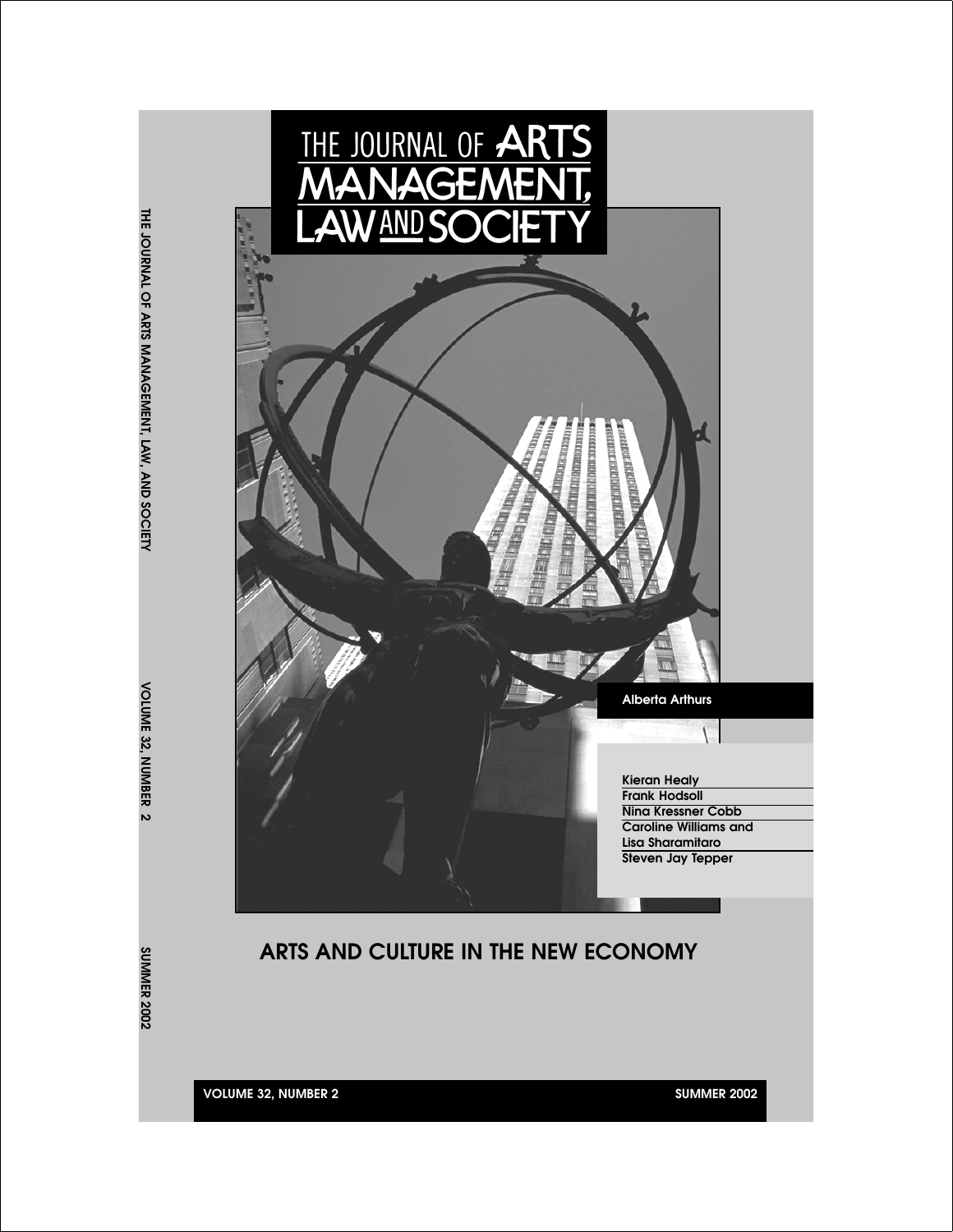# **What's New for Culture in the New Economy?**

# **KIERAN HEALY**

n this article I review and evaluate recent work that argues for the rising In this article I review and evaluate recent work that argues for the rising<br>importance of the cultural sector, and creativity in general, in the context<br> $\frac{1}{2}$ of the new economy. Each of these key words—*new economy*, *creativity*, *cultural sector*—is ambiguous without further definition. I aim to clarify the big arguments made using these terms and see whether there is good evidence to support them. In particular, I will focus on claims that individual creativity and innovation have become central to economic productivity and competitiveness and argue that, although large-scale structural changes in social and economic life have been evident for some time, recent commentary may oversell or misidentify these shifts.

The paper has four main parts. First, I discuss the new economy and ask whether we really are now living in a global marketplace driven by information technology that values innovation and creativity. Second, I show how these ideas relate to recent research and policy on the creative sector and creative industries. Third, I review two recent efforts to argue that the creative sector and a new creative class are emerging as the most important features of postindustrial societies. Finally, I raise some questions about these arguments.

#### CLAIMS OF A NEW ECONOMY

Is there a "new economy"? Commentators seem to have become a little shy of the term recently, perhaps because the old economy returned in the form of

*Kieran Healy is an assistant professor in the sociology department at the University of Arizona.*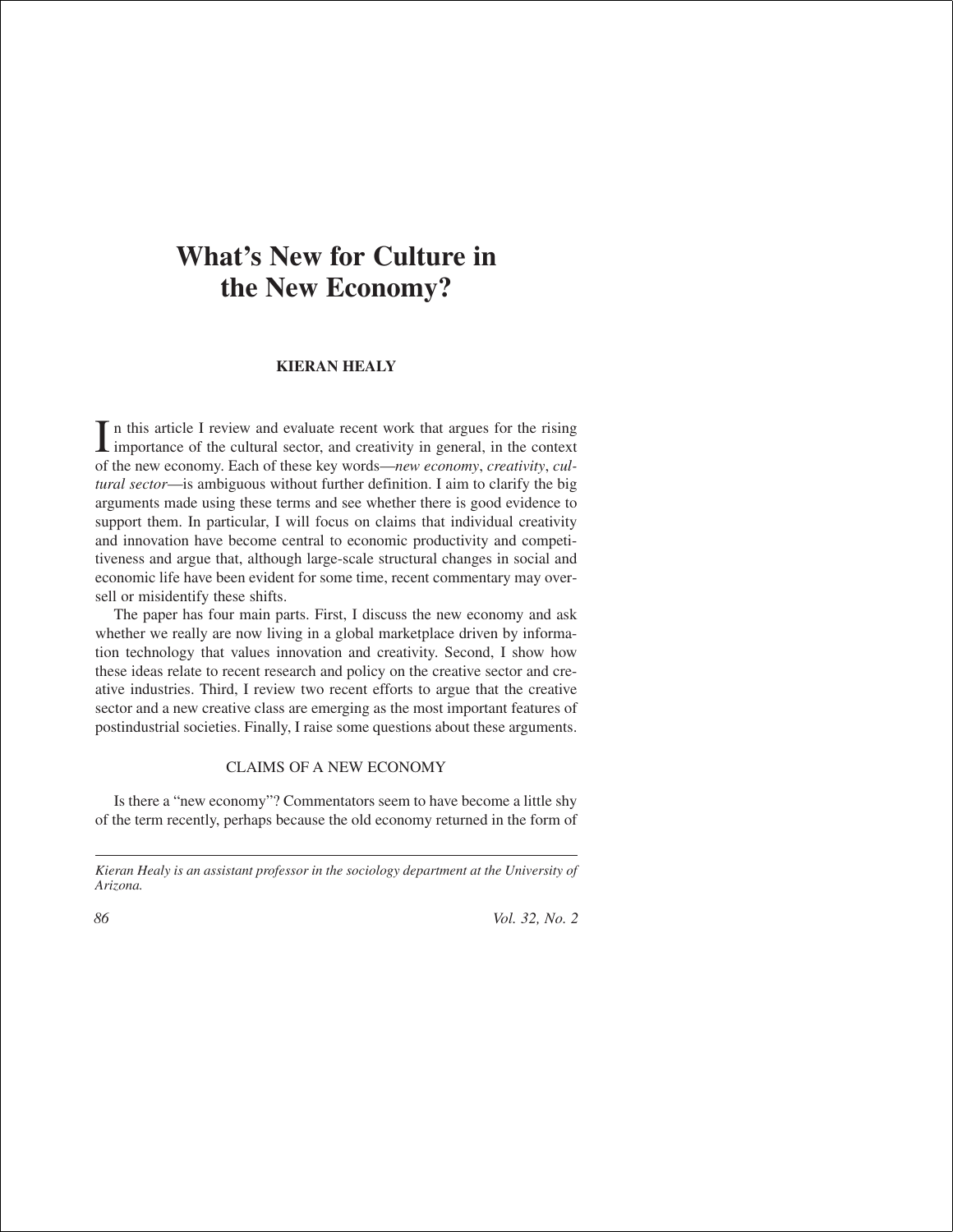a recession and a slew of business scandals. But in 1998, when people were more optimistic about the new economy and its prospects, the editors of *Wired* defined the new economy as

a world in which people work with their brains instead of their hands. A world in which communications technology creates global competition. . . . A world in which innovation is more important than mass production. A world in which investment buys new concepts or the means to create them, rather than new machines.

This definition contains three big claims that capture most of what is at issue regarding the new economy. First, advances in *information technology* are said to be having a huge effect on work and industry. Second, the economy has become *globalized*. Goods and services are being produced and traded in worldspanning markets, thanks in large part to the new communications technologies. And third, the *skills and creativity* of individuals are becoming increasingly important in this information-driven, globalized world. Investment "buys new concepts or the means to create them, rather than new machines."

#### **Information Technology**

By now, most of us are wary (and weary) of hype about the Internet and its associated technologies. George Gilder, for example, writing about the revolutionary potential of bandwidth, states:

At the millennium, the incandescence [of fiber-optic bandwidth] is diffusing around the world, offering a promise of new freedom and prosperity. . . . Encircling the globe under oceans and beaming from satellites, the radiance is increasingly eroding the powers of despots and bureaucracies, powers and principalities. (Gilder 2000, 263)

"Sounds amazing," the skeptical reader might respond, "So why can't I get DSL service at my house?" The visions of the techno-mavens are often enthralling (see, for example, Dertouzos 1997), but they have a tendency to jump from possible technical innovations to wholesale social reorganization, with excitable prose providing the energy required for the leap. The fundamental problem with Gilder's variety of forecasting is not that he gets a technology's characteristics wrong—a network of optical fiber does encircle the globe, and it is a remarkable thing—but he forgets that there is already a world in place when a new technology arrives. That world is not simply to be swept away. The truth about technology's effects on society is, alas, very messy. In a recent review of research on the effect of technology on work, Liker, Haddad, and Karlin conclude that

the social reality of technology implementation is highly complex. Very different technologies are brought into very different social settings for very different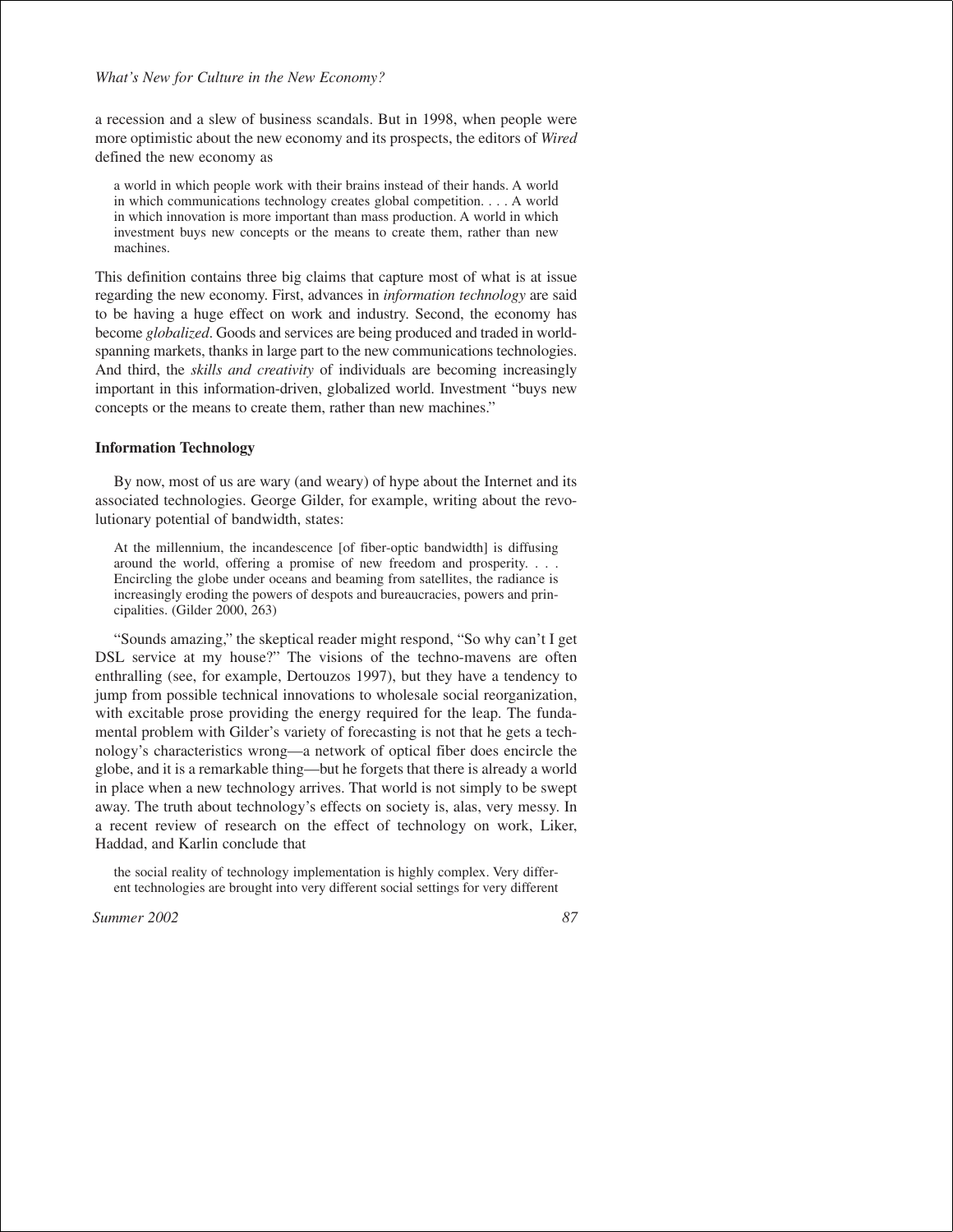reasons, often with completely opposite effects and thus complex theories that recognize the emergent and socially constructed nature of technology are needed. (1999, 575)

This ambivalence is a long way from Gilder's lyricism about the pulsing harmonies of light emanating from the telecosm. Expressing caution about the effects of technology does not mean denying the possibility that it might cause some revolutionary change. But the most convincing work in this area does not take a deterministic view. In an excellent early study of computerization in a variety of industrial settings, Shosanna Zuboff (1988) argued that computers changed the skills needed in the workplace. But they also transformed the nature of managerial authority. Zuboff found that information technology could de-skill or re-skill workers, depending on how managers and workers viewed it. She observed that information technology had the potential to retard or enhance the creativity of workers and argued that its final effects were largely the product of social choices, rather than technical imperatives. Zuboff wrote before the growth of the Internet and World Wide Web, but the point still applies. Lawrence Lessig, for instance, has strongly argued that assumptions and decisions about what the Internet is for will end up being built into the code that makes the medium work (Lessig 2000, 2001).

Because the IT revolution is not a unitary phenomenon, it is difficult to make strong, substantive generalizations about it. Depending on the context, e-mail might foster creative, autonomous work groups, or it might be a way for management to spy on workers (Sproull and Kiesler 1991). New software may empower architects and designers, or it might insidiously encourage conformity to established standards (Lunenfeld 2000). Those who study the empirical effects of technical change have noted the often differential effects of technology across different contexts.

#### **Globalization**

The second claim about the new economy is that it is global in scope and that globalization is changing the rules of economic competitiveness. In a clear articulation of the mainstream view, Fraser and Oppenheim define globalization as

the process by which the world's economy is transformed from a set of national and regional markets into a set of markets that operate without regard to national boundaries. . . . The increasing availability of global capital, coupled with advances in computing and communications technology, is serving to accelerate the processes of globalization. Economies are becoming superconductors of vast flows of capital and transplants of production techniques . . . Underpinning these changes are three mutually reinforcing factors: [1] The growing scale, mobility, and integration of the world's capital markets. [2] The increasing irrelevance of national borders as regulation is liberalized and other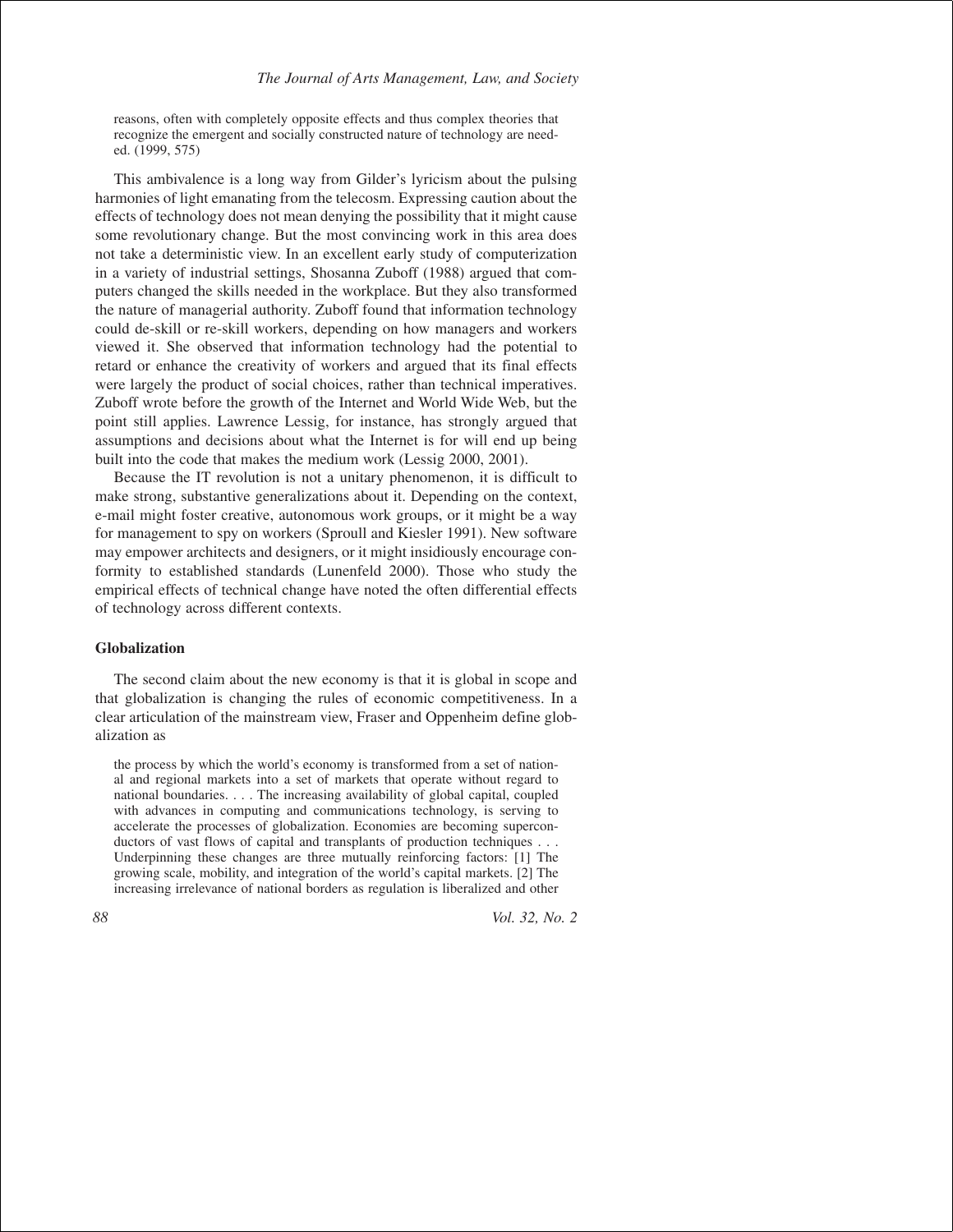#### *What's New for Culture in the New Economy?*

economic barriers fall. [3] The expanding ability to leverage knowledge and talent worldwide through technology. (1997, 170)

Trade statistics reflect the emergence of a global market. The exports and imports share of U.S. gross domestic product increased from 11 percent in 1970 to 25 percent in 1997. World exports increased from \$1.3 trillion in 1970 to \$4.3 trillion in 1995, in constant dollars (Atkinson and Court 1998, 11). Globalization is not simply about firms exporting more to other countries, however. A more important trend is the proportion of the world economy that is "globally contestable." Firms from other countries now compete in what were formerly local or domestic markets. In 1997, Fraser and Oppenheim estimated that value of the globally contestable portion of the world economy would rise from about \$4 trillion in 1995 to more than \$21 trillion by 2000.

What do these figures mean? Some pundits, particularly in the early 1990s, viewed globalization as bad news for national economies. Lester Thurow, for instance, argued that the United States, Germany, and Japan produced more or less the same kinds of goods and were thus being forced into direct, potentially destructive competition with each other (Thurow 1993). Thurow's book was perhaps the last major example of a once-common genre that we might call "Pick the Global Winner." In that view the world economy was like the World Cup, a tournament where national economies play against each other. The winners would be the teams with the smartest managers and most skillful players.

More recently, commentary has focused on the differential effects of globalization within societies. For some, globalization is a disaster for the majority of workers (Greider 1998); for others, it is the inevitable triumph of free market mechanisms over the "dead hand" of planning and protectionism (Lindsey 2001). In the cultural sector, globalization can look like the devastation of local cultures at the hands of conglomerates or an opportunity for small cultural enterprises to present their work on a world stage (for a discussion, see Blakely 2001). Neither side doubts the significance of the phenomenon.

Nevertheless, there is considerable debate about the effect of trade and international capital flows on domestic economies.<sup>1</sup> The consensus among economists is that the effect is much smaller than either the advocates or the critics of globalization believe (Sachs and Shatz 1994; Borjas, Freeman, and Katz 1997).<sup>2</sup> Paul Krugman, in particular, has repeatedly emphasized that foreign competition cannot be held responsible for economic instability, wage decline, or problems in the manufacturing sector (Krugman and Lawrence 1994). The difficulty of pinning down the effects of globalization has done nothing to rein in the rhetoric from both sides, however. The alleged consequences of globalization suit different political positions. Krugman remarks that "[m]any on the Left dislike the global marketplace because it epitomizes what they dislike about markets in general: the fact that nobody is in charge. . . . Meanwhile, many on the right use the rhetoric of globalization to argue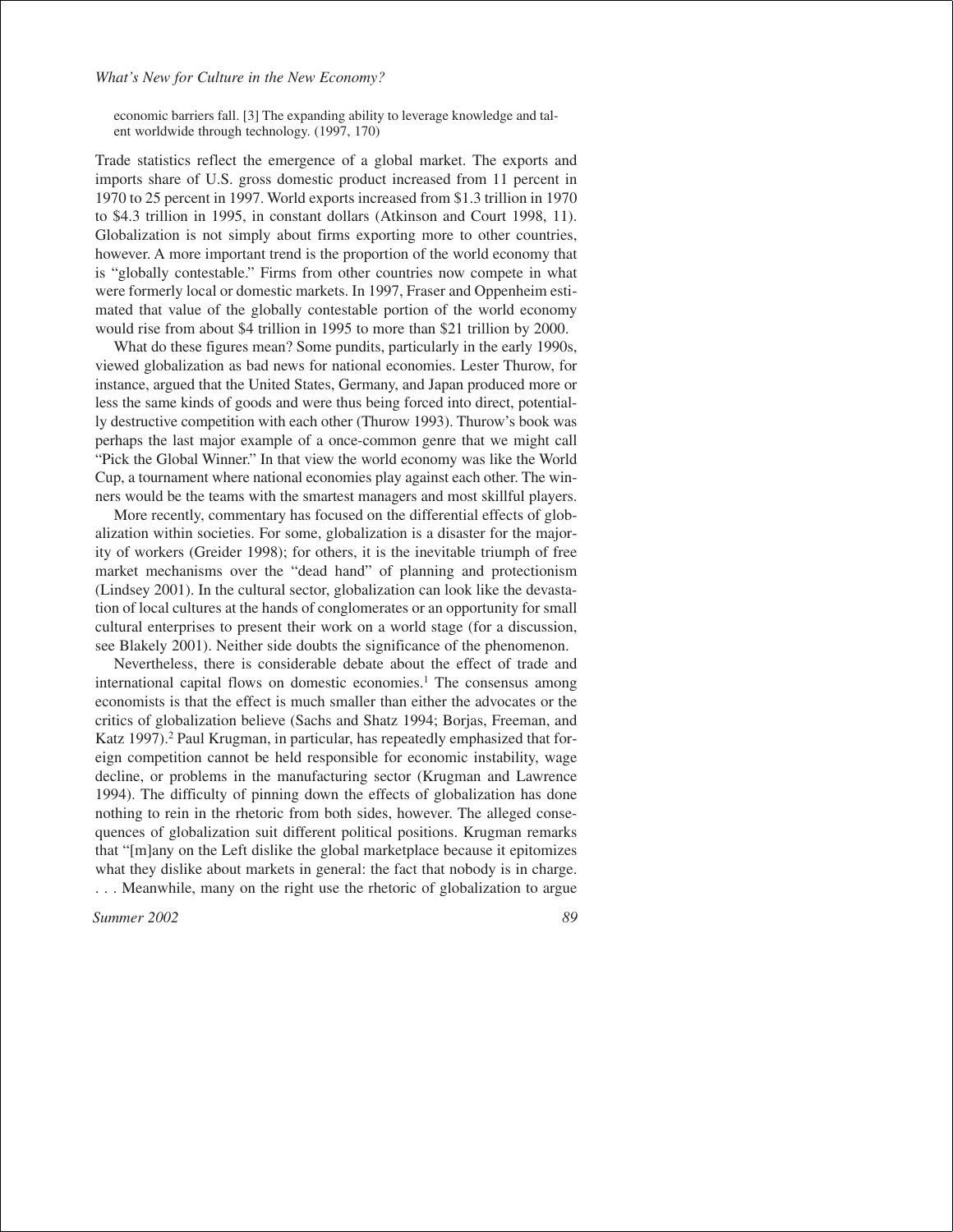that business can no longer be expected to meet any social obligations" (Krugman 1998, 76).

### **Skills and Creativity**

The third claim is that the new economy demands different skills from its workers. As the economy churns (thanks to that global marketplace), it puts a higher premium on creativity and the capacity for innovation. A well-known formulation of this argument comes from Robert Reich (1991), who argues that the economic well-being of Americans depends on individual skills rather than the profitability of corporations. In particular, to ensure that people do well requires the right kind of investment in training. The skills of "symbolic analysts" (as opposed to routine producers or providers of in-person services) are most in demand in the new economy. We should therefore be making sure people acquire those skills, he argues.

Reich's worries about American competitiveness in the global economy are similar to Thurow's. Both wrote during the recession of the early 1990s, when countries such as Japan seemed to be doing much better than the United States on all fronts. Such fears were forgotten a few years later, when the dot-com boom coincided with prolonged recessions in Japan and Germany. But Reich's concept of "symbolic analysts" anticipates the present wave of interest in fostering an innovative and creative workforce. Contributors to a recent volume on this topic (Imparto 1999), for instance, argue that "intellectual capital" is the most valuable resource a firm has.

A focus on intellectual capital—and by extension, its container, the innovative worker—is increasingly common. Manuel Castells describes the new economy as a dynamic and information-rich environment that workers must navigate. Labor must therefore be "self-programmable." Talent is the key resource (Castells 2001). More radically, Ken Robinson (2001) argues that we need to reconfigure our educational, economic, and community institutions to better generate and take advantage of the individual creativity that the new economy demands.

This general line of thinking about a new kind of worker has its roots in thirty-year-old debates about life in the year 2000. It can be traced to Daniel Bell's work on the rise of postindustrial society (Bell 1976). Bell argued that a number of institutional and functional shifts were occurring in the United States that, taken together, amounted to a new kind of society. These included the increasing centrality of theoretical knowledge to the economy, the growth of a "knowledge class" of scientists and engineers, and a move from manufacturing to services. The rapid diffusion of computers in business during the 1970s, and then in homes during the 1980s, prompted commentators to rename the "post-industrial" society the "information society." Similarly,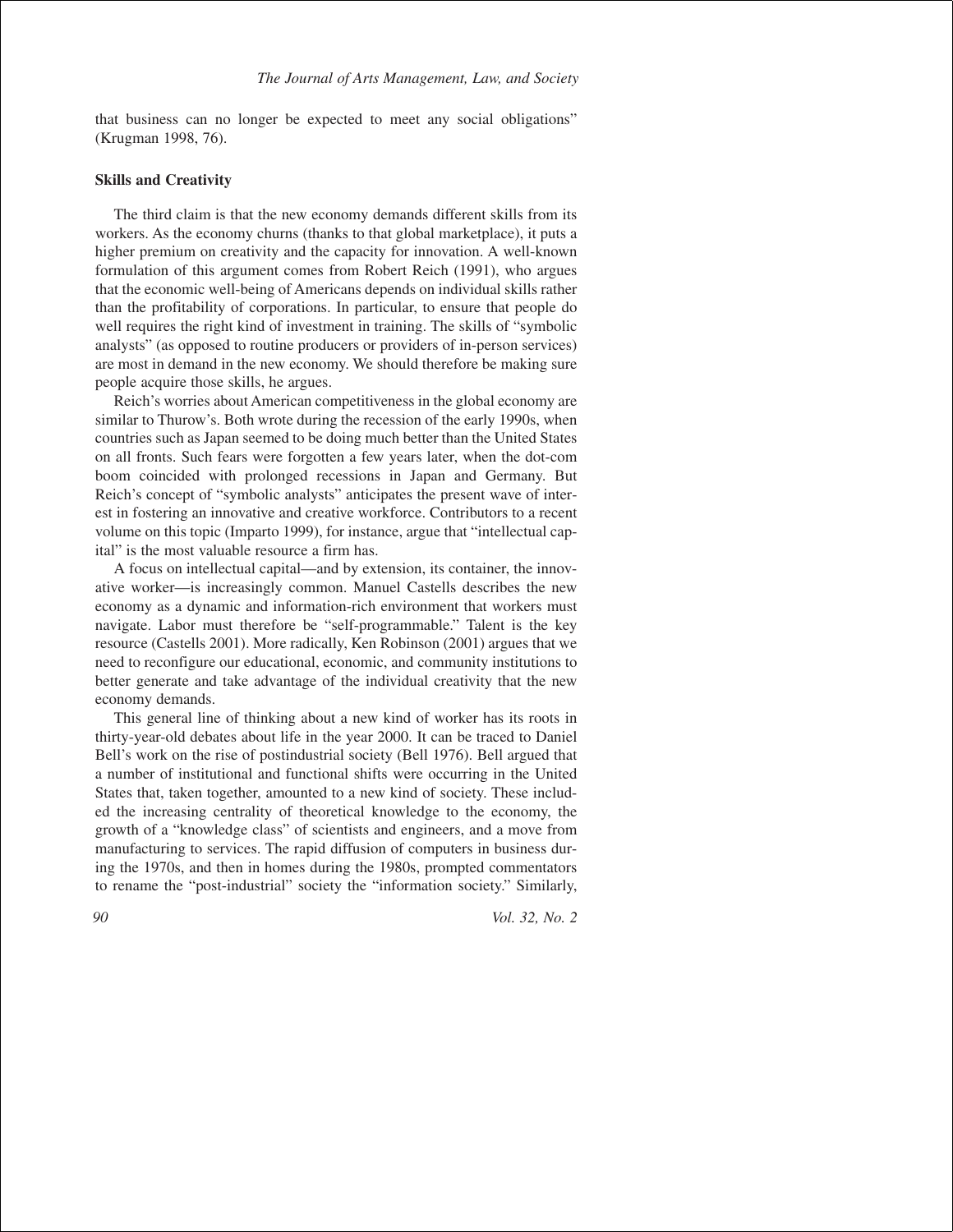Peter Drucker coined the term "knowledge worker" in the 1960s, describing much the same set of occupations as Bell identified with postindustrialism. Reich's symbolic analysts can be seen as the next waypoint in this conceptual migration. The latest move has been to capture the emphasis on intellectual capital, flexibility, knowledge, and skill under the concept of the "creative worker."

# THE CREATIVE SECTOR AND CREATIVE INDUSTRIES

Like the concept of the new economy, the idea of the creative sector or creative industries has emerged over the last thirty years, with a big push in the last ten. The concept originates in an essay by Adorno and Horkheimer (1977; orig. 1944), where it also takes its most severe and pessimistic form. Flew argues that that classic, left-wing critique of commodified culture is part of a broader "elite disdain for mass media and commercial culture" which "was to some extent mirrored in traditional rationales for arts policy" (2002, 5). Indeed, the origin of many arts organizations can be traced to the efforts of cultural entrepreneurs to define and enforce standards of taste (DiMaggio 1982). Flew suggests that the long-term effect of this high-culture/low-culture divide on cultural policy was counterproductive, as "cultural activities became the focus of policy only to the extent that they failed to reach sufficiently large audiences to be commercially viable" (Flew 2002, 6). By the 1990s, at least partly in response to the political problems this attitude eventually caused, cultural policy advocates in the United States and elsewhere began to push for a new definition of the cultural sector that embraced commercial cultural goods and emphasized the role of arts and culture in promoting innovation and thus economic growth. The vocabulary of the new economy is tailor-made for this project:

We traditionally think of creativity as an attribute of an artist or the arts. Yet creativity is a broad, fundamental notion . . . [that] encompasses innovation, entrepreneurship and expression. It connotes both the art of giving birth to new ideas and the discipline of sharing and applying those ideas to the stage of realized value. (*Collaborative Economics* 2001, 4)

For convenience, we can think of two versions of this idea. The first argues that the creative sector is a rapidly growing part of the new economy. The main questions are how to define this sector, say why it is distinctive, and develop a theory explaining how it works. The second version views creativity as vital to the economy more generally, even (and especially) outside the creative sector, however that ends up being defined, and emphasizes the concept of the "creative worker." Creative workers, the argument goes, are essential to the vitality of cities and regions and the economic health of the nation.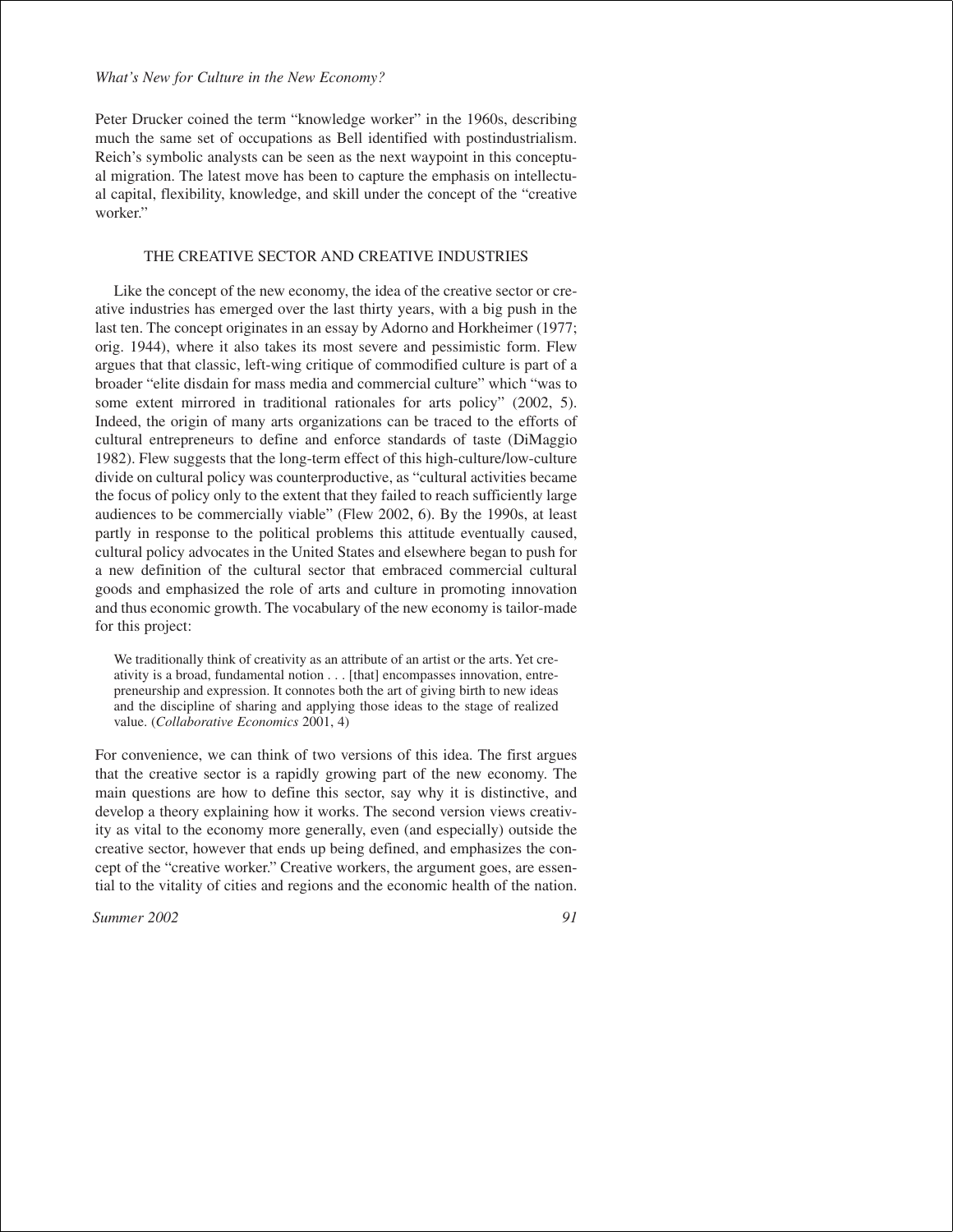These ideas converge. In the field of cultural policy, many have seized on the notion that there is some further link between what happens in the creative sector, narrowly construed, and creativity in the broader economy. There are a number of candidates for what that link might be, of varying plausibility.

A small wave of official reports and studies have promoted this new view of the creative sector and creative industries in Europe (Department of Culture, Media and Sport 1998; Feist 2000), the United States (New England Council 2000; National Governors Association 2001), Australia (Department of Communications, Information Technology and the Arts 2000), and elsewhere. As a rule, these reports define the cultural sector to include advertising along with the performing arts, broadcast media along with museums, and software development along with symphonies. Recent studies by economists on this topic reinforce that view, and a thriving field of cultural economics investigates the creative sector in detail (Caves 2000; Throsby 2001; Towse and Khakee 1992). Caves gives the following definition:

"Creative" industries supply goods and services that we broadly associate with cultural, artistic or simply entertainment value. They include book and magazine publishing, the visual arts (painting and sculpture), the performing arts (theatre, opera, concerts, dance), sound recordings, cinema and TV films, even fashion and toys and games. (2000, 1)

Caves aims to provide a theoretical approach that captures the distinctive features of this sector. He argues that economic activity in the creative industries faces peculiar constraints that affect the supply, demand, and pricing of cultural goods.3 This approach builds on a long tradition of research on the organization of the culture industries in commercial and nonprofit environments (Bielby and Bielby 1994; DiMaggio 1986; Hirsch 1972).

From a policy perspective, a new definition of the cultural sector broadens the scope of cultural policy. If one emphasizes the contribution of the creative sector to the economy as a whole, the problems of cultural policy effectively become the same as the problems of economic policy, insofar as it relates to growth, productivity, and competitiveness. This is much more interesting territory than the old battlefields over state funding for the arts. The next question is whether this new vocabulary reflects real changes in the economy, or is simply a convenient cloak in which to wrap traditional goals. "What has become increasingly apparent in policy debates around the cultural industries," Flew remarks, "is the extent to which they have been drawn upon by traditional elements of the subsidised arts . . . to accommodate more traditional arguments for arts subsidy" (2002, 6–7). Exciting as it is, the new theoretical work on the organization of the creative industries is not quite enough to convince us that this sector is now central to a new economy.4 Learning more about how the creative industries work is important to making good pol-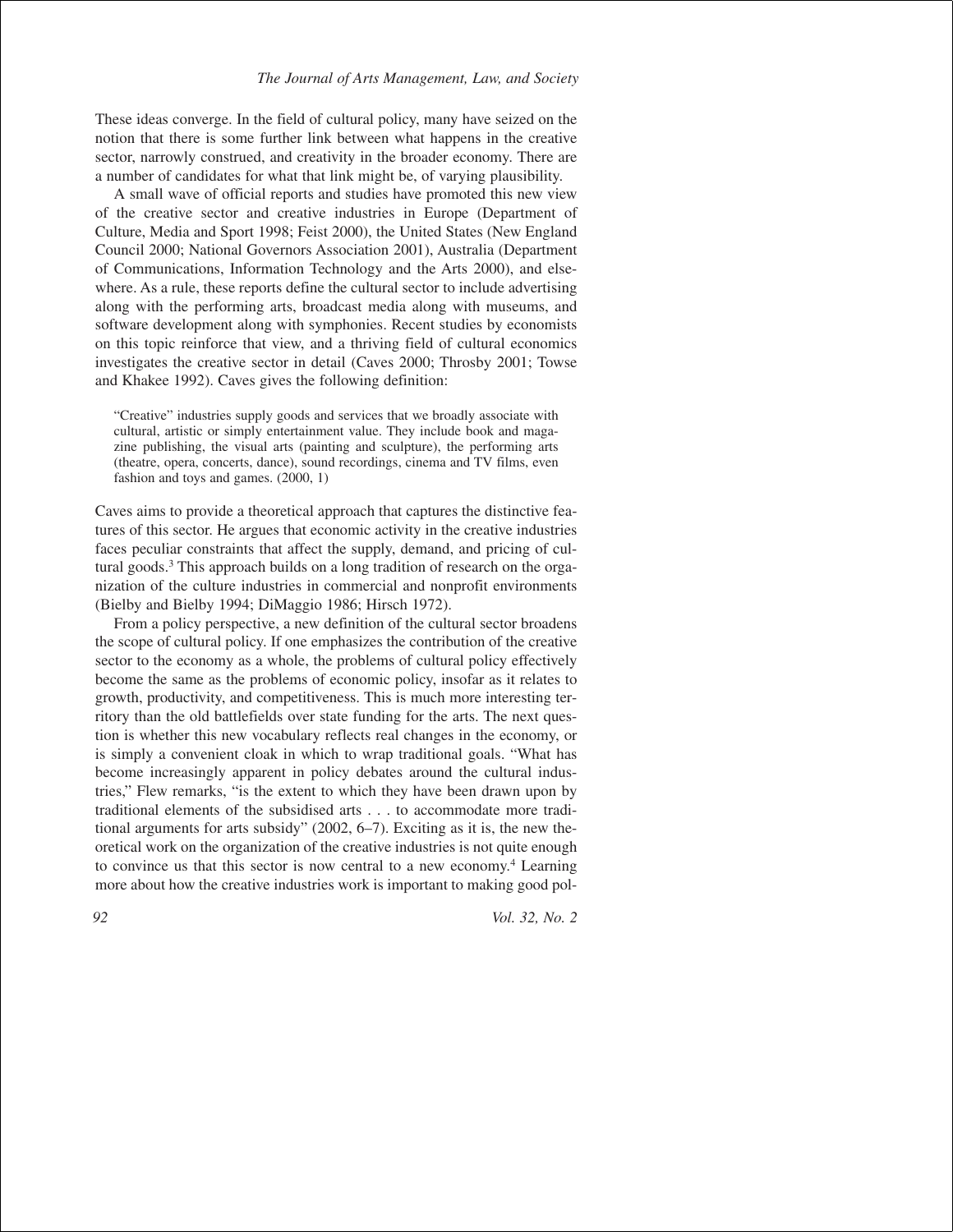icy about them. But it does not necessarily give enough leverage to lift cultural policy onto a new and more influential plane. Are there strong arguments to support the claim that creativity really is, in Daniel Bell's phrase, an "axial principle" of the new economy?

#### CREATIVITY AS AN AXIAL PRINCIPLE

For Bell, the axial principle of a new social order was "some specifically defining characteristic of the system" that underpinned and explained structural trends in a society (Bell 1976, 18–19). Bell identified the primacy of theoretical knowledge as that principle. In contemporary debate, the question is whether we should tweak Bell's definition a little, so that "theoretical knowledge" reads "creativity" or "innovation" instead. Two recent contributions by John Howkins (2001) and Richard Florida (2002b) suggest, for different reasons, that we should.

In *The Creative Economy*, Howkins defines the creative industries as the sector of the economy whose products fall under the purview of intellectual property (IP) law. There are four main kinds of intellectual property: patents, copyrights, trademarks and designs. Each has its own body of law and administering institutions, and each originated in the desire to protect a different kind of creative product. The strength of protection offered by each kind of law roughly corresponds to the order in which I listed them. Howkins argues that each form of IP law has a large industry associated with it, and together "these four industries constitute the *creative industries* and the *creative economy*"(Howkins 2001, xiii). On this definition, the creative industries constitute a very large sector of capitalist economies. Copyrighted products (books, films, music) bring in more export revenue than manufactured goods like clothes and cars. Britain's biggest single export in 1998 was the Spice Girls. Filmmaker David Puttnam noted in 1996 that Britain's "rock musicians contribute more to the balance of payments than the steel industry" (quoted in Heartfield 2000, 9). Similarly, record numbers of patents have been issued in the United States in the last few years. Creativity—backed up by IP law—is a huge business.

Howkins's definition of the creative economy has a number of advantages. It provides a useful and coherent way of deciding whether a given activity is part of the creative sector or not. Creative industries depend on a stateenforced system of intellectual property rights. By defining the creative sector as he does, Howkins avoids potentially difficult questions about whether this or that occupation qualifies as creative. For Howkins, the "people who print books and build theatre sets are as much a part of the creative economy as those who write and perform on stage" (Howkins 2001, xiv). Howkins's definition enables him to bring together different kinds of creativity under the same rubric, which raises many interesting new questions. In particular, the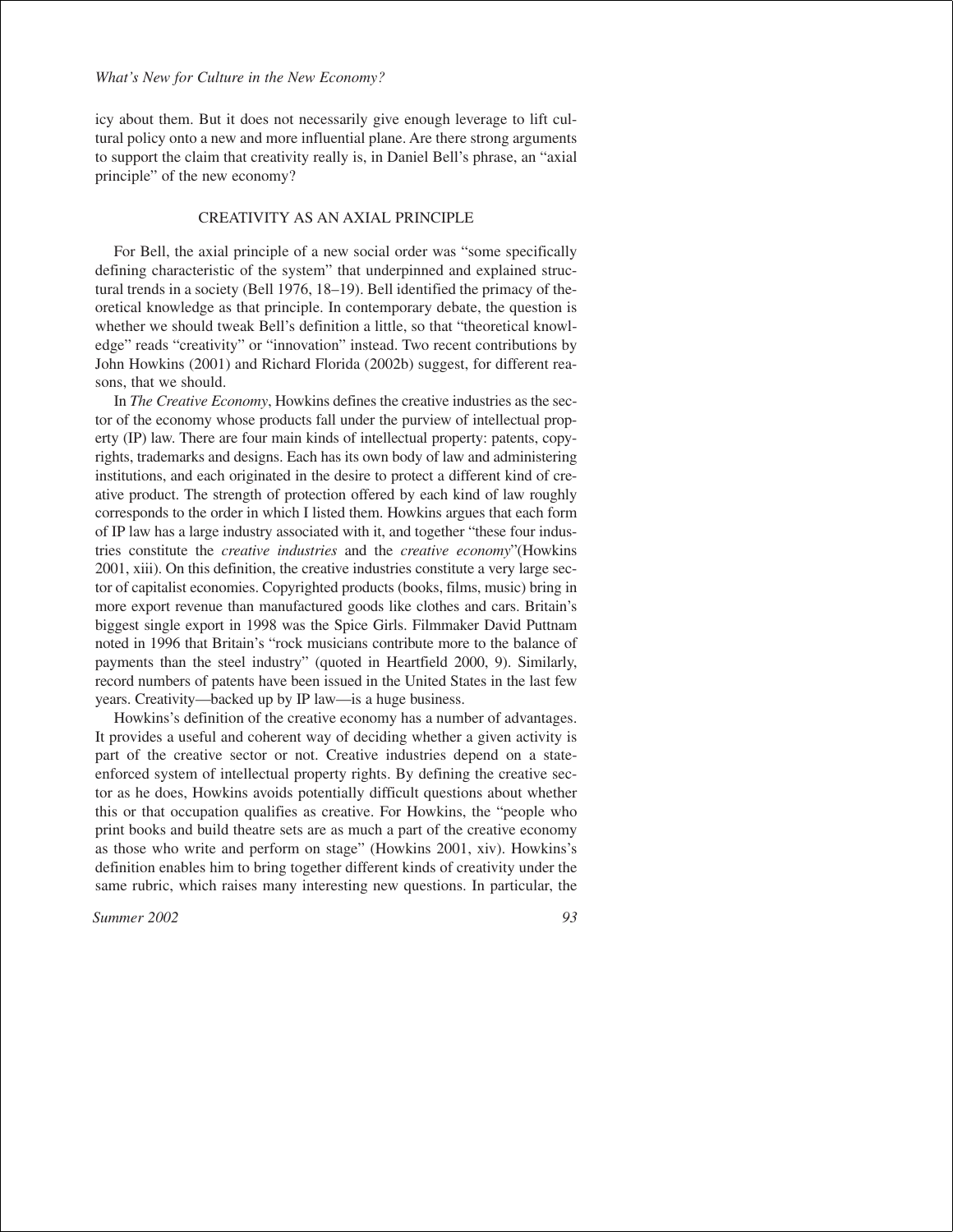sciences are part of the creative economy because their products receive the protection of patent law. Someone more used to creativity in the context of the arts might think that broadening the definition in this way also dilutes it. But there is no denying that science is a creative activity. More importantly, though, the fact that science, like art, is governed by IP law makes it very worthwhile to treat both together. Odd as it may seem, questions of copyright in music share a boundary with questions about the patentability of the human genome. Both can be stored digitally and, in principle, be copied easily. How strong should the ownership rights be in each case? What is the proper public interest in allowing the information to circulate freely? Similar questions arise in both cases, and Howkins's framework makes this clearer. Thinking in terms of a single creative sector also allows us to ask why different parts of it are controlled by different flavors of IP law and to consider the effects of according stronger or weaker sets of rights to different creative products.

A sectoral approach directs our attention to the legal institutions that allow profits to be made from ideas. As Howkins notes, "intellectual property exists only insofar as a government or law court says it does. No law, no property" (Howkins 2001, 24). (This is true of all forms of property, of course.) Howkins keeps the upbeat creative sector label, but it seems to me that the most important question raised by his work is whether the rapidly evolving system of IP law is helping creativity or strangling it to death. Perhaps the creative industries are badly named. I return to this question below.

In *The Rise of the Creative Class*, Richard Florida takes a different tack. He begins with an occupational rather than a sectoral definition, by focusing on the rise of a class of occupations (and the individuals who hold them) rather than a special sector of the economy. Florida argues that U.S. society stratifies into four main occupational groups: the agricultural, working, service, and creative classes. The creative class includes a "super-creative core" of "people in science and engineering, architecture and design, education, arts, music, and entertainment . . . [whose] job is to create new ideas, new technology and/or new creative content." Besides those occupations, the creative class also includes "a broader group of *creative professionals* in business and finance, law, health care and related fields. These people engage in complex problem solving that involves a great deal of independent judgment and requires high levels of education or human capital" (Florida 2002b, 8).

Florida argues that the creative class is now ascendant in the economy. The size of the working class fell by fifteen percentage points from 1960 to 2000. As we have already seen, nonmanufacturing jobs grew to about 80 percent of all jobs by the end of the twentieth century (Morris and Western, 1999). Florida takes the best of these nonmanufacturing occupations and amalgamates them into the creative class. Even with the supercreative core and the creative professionals removed, the residual service class is still the largest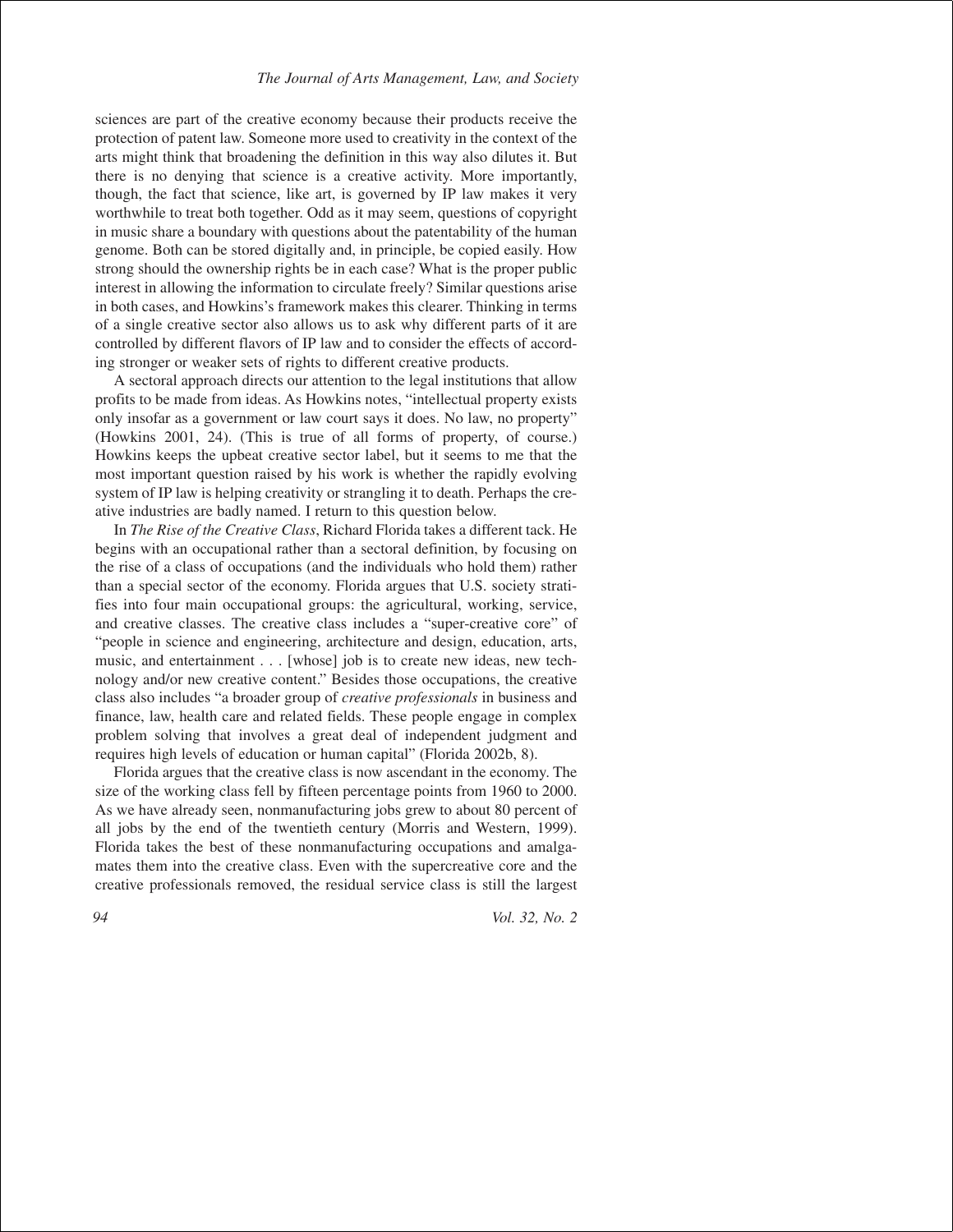occupational group, making up about 45 percent of the workforce. The creative class comprises about 30 percent of the workforce. About 12 percent of workers are in the "super-creative core."

Florida's focus on occupational classes takes him in a different direction from Howkins. The idea of a creative sector necessarily plays a secondary role in his analysis. The stagehands and janitors who help keep the local theater running are in Howkins's creative sector, but they are not in Florida's creative class. However, the theater's accountants—as members of the "creative professionals" category—*are* part of the creative class. Now, whatever their other virtues, accountants do not normally spring to mind as an example of a creative occupational group, at least not in a positive sense. I return to this issue of classification below.

A second feature of Florida's approach is that it allows him to go beyond workplace conditions and take a more comprehensive look at the lives of creative class members. He argues that the members of the creative class "share a common creative ethos that values creativity, individuality, difference and merit . . . every aspect and every manifestation of creativity—technological, cultural and economic—is interlinked and inseparable" (Florida 2002b, 8). Florida devotes a good portion of the book to establishing the reality of this common ethos and its importance in many contexts. It affects the choices that members of the creative class make at work, the kind of jobs they prefer, what they like to buy, how they separate work time from leisure time, and—perhaps most important—where they choose to live. Because the ethos of the creative class applies to all parts of their lives, they prefer cities that offer a variety of ways to be creative (Florida 2002a). Cities that rank high on measures of "technology, talent and tolerance" attract members of the creative class in greater numbers, in a self-reinforcing cycle.

Geographers have been interested in the relationship between capitalism and spatial organization for a long time. Marxian tradition views the city as the spatial expression of capitalism, in which change in urban and suburban environments reflects deeper changes in the political economy of capitalism (Thrift and Peet 1989; Harvey 1989). (This theme has recently been taken up by business strategists, to different ends—for example, Porter [2002].) In particular, cities have become central to the production of a global culture which, paradoxically, is characterized by increased demand for niche-marketed products to satisfy ever more specialized and eclectic consumer tastes (Lash and Urry 1994; Hannerz 1996). The result is that "the culture-generating capacities of cities are being harnessed to productive purposes, creating new kinds of localized competitive advantages with major employment and incomeenhancing effects" (Scott 1997, 335).

Florida's argument complements these ideas. His innovation is to characterize professional and high-end service jobs in terms of their creativity and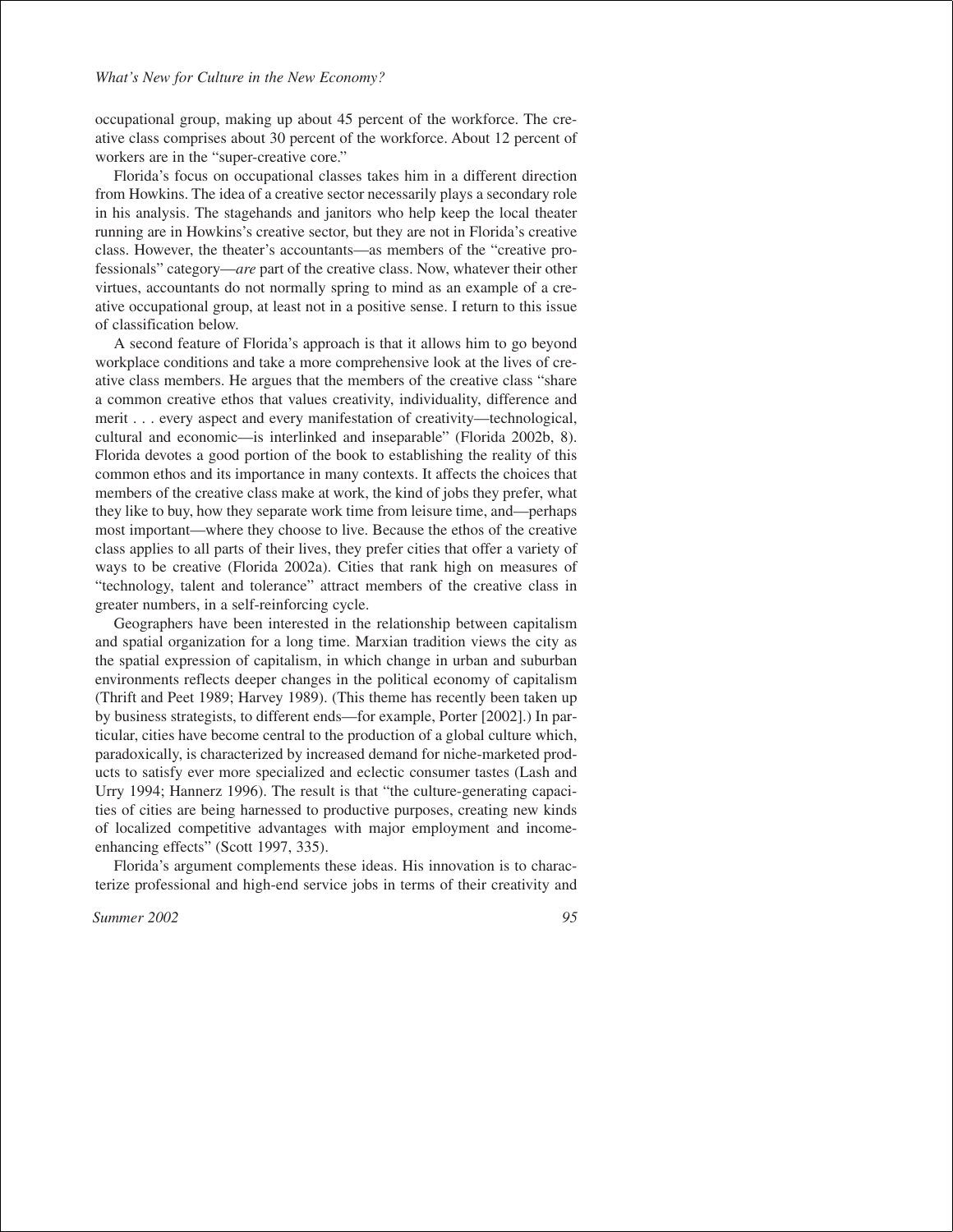#### *The Journal of Arts Management, Law, and Society*

then emphasize the cumulative effects of individual choices by people in this creative class on the economic productivity and cultural vitality of cities and regions. For those interested in cultural policy, the implications are intriguing. The argument might help explain why the workers that Vicki Smith interviewed were so often willing to take on the arduous demands of the postindustrial workplace—they are imbued with a creative ethos that drives them to take on new challenges. Although Florida does not say much about its origins, presumably it is a good thing to encourage this ethos. After work, the creative class want to have interesting and challenging activities available to them. The arts and music scene in a city is very important to them. They want to live in a place that has a good buzz; cities should consider this as they invest in urban development. Fostering a creative community is the key strategy: "The bottom line is that cities need a *people strategy* even more than a business strategy. This means supporting creativity across the board—in all its various facets and dimensions" (Florida 2002b, 283).

# QUESTIONS AND CAVEATS

The claims of Howkins and Florida complete a chain of argument about what is new for culture in the new economy. Boiled down to a few sentences, it goes like this: The new economy is a global system based on information technology, knowledge, and innovation. It has created a new corporate form that is flexible and network-like. Its labor markets are churning and uncertain. It produces well-designed, niche-marketed goods and services whose main value is the intellectual property they embody. It is staffed by hard-working and creative people who like to be challenged at work and at play. Those people choose to live in interesting, culturally rich, tolerant places. It sounds exciting. Is it true?

### **How Are the Creative Sector, the Creative Worker, and the New Economy Related?**

Both the sectoral picture of the creative industries and the occupational picture of the creative class are attractive to those interested in broadening the scope of cultural policy. But there are myriad ways to think of why each is important to the new economy. Commentators variously claim that (*a*) the creative sector will continue to grow, justifying more research and explicit policymaking in this area. It will be important to understand how the creative industries work simply because they keep increasing in size. (*b*) Because the creative sector has had uncertain labor markets, flexible collaboration, and project-based work for a long time, it is a miner's canary for the wider economy—we can understand the new economy better by looking at the experi-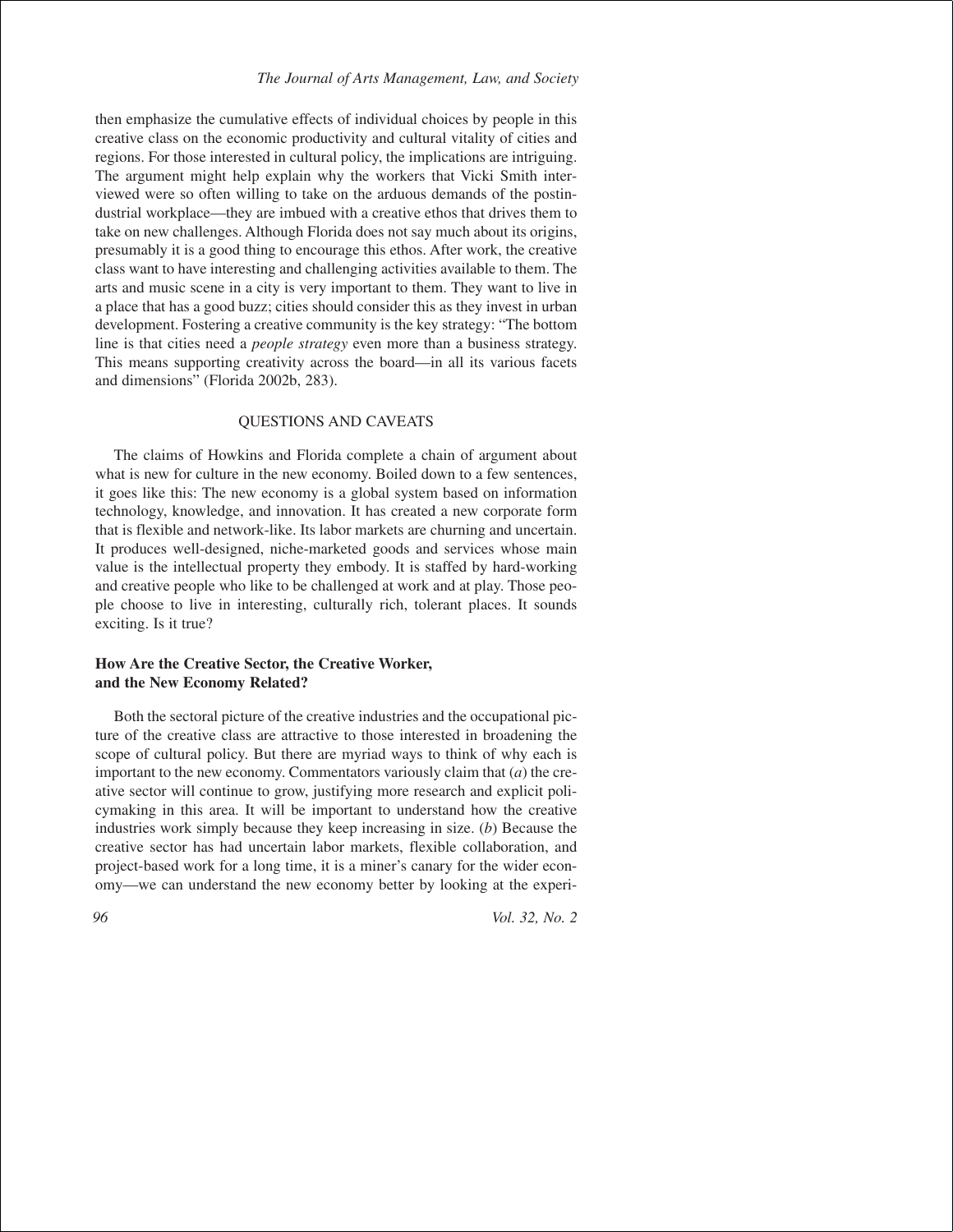ences of people in the cultural sector. (*c*) Creativity in general is becoming increasingly important to competitiveness, so the skills of people working in the creative/cultural sector will be highly valued; and (*d*) The creative class is itself intensely interested in cultural goods of many kinds. So cities should invest in culture; and so forth.

There is some plausibility to each of these claims, and it is possible that they might all be true. But they are heterogeneous and suggest a variety of possible outcomes for art and culture—some good, some bad—depending on where one stands. The first, about the continuing expansion of the creative industries, is the easiest to defend but establishes little in itself. Cultural policy will become more important as the creative sector grows, but what kind of policies? And can there be any shared policy agenda among the diverse interests encompassed in the broad definition of the creative industries? The truth of the second claim, about the relevance of the creative industries' labor markets to the rest of the new economy, is unclear. Are the labor market experiences of a project-based stage actor relevant to those of a project-based systems administrator? And is the artistic labor force a good model in any case? For instance, Menger (1999) notes that the labor market for artists is beset by chronic oversupply and above-average rates of poverty. Of course, this is just to say that the lessons of the creative sector may be disheartening. The third claim has not really been established empirically either. But if people from the creative sector will be in demand, they will not all equally be in demand. Computer animators and Web designers will fare differently in the market than piano teachers and ballet dancers. Moreover, at present there is no obvious way for firms outside the creative industries to tap into the skills of artists and creative workers, and there are no good theories about whether and how these skills are transferable. Finally, the interest of the creative class in cultural goods may be consistent, but it is unlikely to be uniform.

The growth of the creative sector implies increasing internal heterogeneity. Thus, the problems of resource allocation, competing constituencies, and multiple goals that bedevil any large policy area will inevitably arise in this one. So far, there has been very little consideration of this issue.

#### **Does the Creative Sector Foster Innovation?**

A second question concerns the relationship between creativity per se and the creative sector. Creativity by itself will not make anybody rich; intellectual property laws do that. Howkins writes about Andrew Wylie, a literary agent with an aggressive attitude about property rights. Wylie "believes people should be able to own their copyrights as robustly as they can own their physical property. Owners of trademarks and brands own them totally and forever. But owners of literary rights do not." In consequence,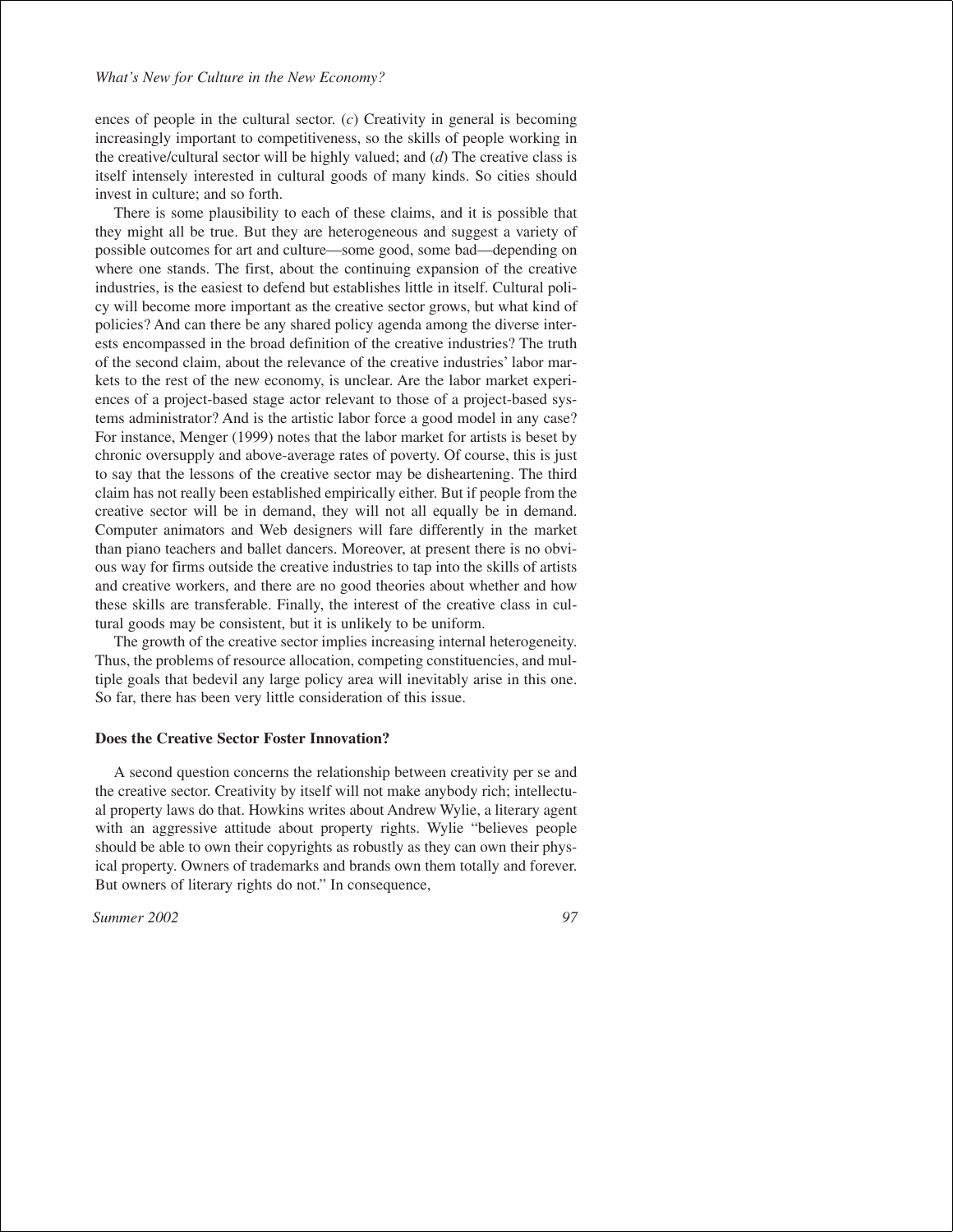Walt Disney Corporation, which operates a trademark business, can invest in its intellectual properties as confidently as someone investing in their own home. But people who own a copyright business, or a patent business, cannot. Lewis Carroll's *Alice in Wonderland*, which is a copyright business, has no permanent existence. Its owners, [Wylie] says, cannot justify an investment in a Wonderland. . . . Wylie says that, if William Shakespeare had been able to protect himself by trademarks, the Shakespeare business would be bigger than the Microsoft business. . . . He points out that James Joyce and William Faulkner are diminishing assets and will become worthless . . . this discourages a proper business attitude to investment. (Howkins 2001, 20–21)

Wylie could hardly have chosen a better set of examples for the point at issue. Disney made a great deal of its money by taking fairy tale characters out of the common culture and turning them into trademarked icons. Shakespeare borrowed his plots and characters wholesale, to put it charitably. If Shakespeare is to have IP protection, there is no reason why the family of the tenth-century Icelandic poet Snaebjörn, who wrote a very similar story, should not countersue for the rights to *Hamlet*. <sup>5</sup> Henry Jenkins has pointed out that the main reason *Alice in Wonderland* is so well known today is that "between 1869 and 1930, some 200 writers imitated, revised or parodied" Carroll's work (Jenkins 2000). And as for James Joyce—well, the "Oxen of the Sun" episode in *Ulysses* leaves him open to lawsuits from just about everybody from the author of *Beowulf* to Thomas Carlyle.

Howkins, of course, is aware of this problem. He notes that the public interest is poorly represented in the world of IP law (Howkins 2001, 81). A name like "the creative sector" suggests a host of independent artists and scientists working away on their projects and getting the credit they deserve for them. But IP sharks like Wylie belie this image. Perhaps the axial principle of the new economy is not creativity and innovation, but rather the concentrated ownership and control of ideas. In that case, the "IP industries" might be a better name for this sector. The goal is not so much the fostering of creativity as the ever more fine-grained control of existing goods (Bettig 1997). The Internet, and digital technology more generally, is potentially well suited to this project. Rather than propelling us into a creative and innovative future, the IP industries and information technology may privatize our culture and sell it back to us on a pay-per-view basis (Healy 2002; Lessig 2001).

#### **Is There Really a Creative Class?**

Florida makes bold claims for the existence and importance of the creative class. Do they hold up? He rejects the idea that many U.S. workers live in a "white collar sweatshop" (Fraser 2001). He cites a high-tech worker writing to *Fast Company* magazine, who said "Nobody held a gun to anyone's head. . . . It seems as if the American work ethic of the New Economy . . . turned us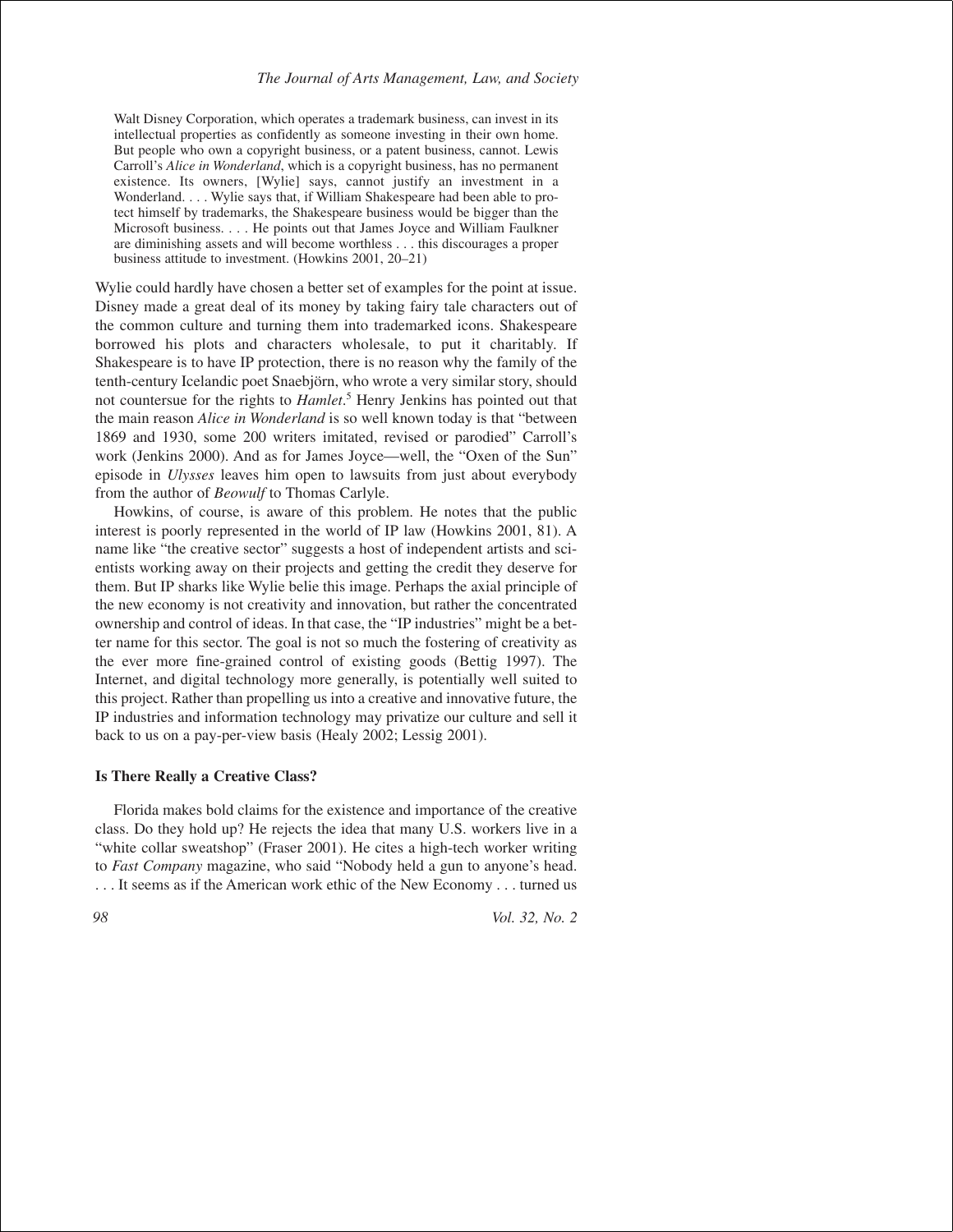into such whores that it's all for sale if the price is right!" (Florida 2002b, 134). But unlike that person, Florida argues that

most of us are not even doing it for the money. Members of the creative class do it for the challenge, the responsibility, for recognition and the respect it brings. We do it because we want to work on exciting projects with exciting people. We do it because as creative people, it is a central part of who we are or want to be. . . . [C]ompanies try to motivate and persuade us [to work harder] rather than boss or bribe us . . . and we are most willing to be seduced. . . . I call this "soft control." (Florida 2002a, 134)

So are we workaholics or intense creatives? In his book Florida reprints a very funny monologue by performance artist Steven Tomlinson, given at a conference that Florida attended in Austin. Tomlinson gives a mock neweconomy pep talk, complete with PowerPoint slides, talking about how "startup stars and dot.Commandants" have "bought into our non-diversified *Deferred-Life Plan*." He has some strategies to make sure that they buy:

Strategy 1. Denial. . . . Keep in mind, we're talking about desperate customers who can barely afford the minimum payments on their maxed-out self-delusion. . . . Strategy 2. Sunk Costs. . . . [T]hey're fully vested in our definition of success. "If you crap out now, you lose everything—money, respect, and your Elite Status in out Preferred Customer program." . . . Strategy 3. Speed. Fear's great, but frenzy's better . . . Get people back on autopilot. Always on. 24/7. Focused on success. . . . Deferred-Life customers like speed, because they less they think, the better they feel. (Florida 2002b, 155–8)

Florida interprets Tomlinson as saying that "while the IPO pipe dream may have cooled off, the desires that motivate people to a front-loaded career—and the 'deferred-life plan'—persist. . . . The star track is the hook in the mouth of the young Creative Class person on the make" (Florida 2002b, 159). An alternative reading, however, is that Tomlinson's monologue is a land mine buried in the middle of the argument for the creative class and that his picture of soft control uncomfortably resembles Fraser's white-collar sweatshop. Because we cannot get inside the heads of everyone in the work force, to some extent this question turns on how you interpret the evidence. Florida's research suggests one picture: Fraser's and Vicki Smith's a somewhat different one. We need more research that tries to understand the motives and attitudes of these workers.

A second question is whether the creative class is a coherent group of occupations. Florida uses Standard Occupational Classification (SOC) codes to derive the classes. The supercreative core includes all computer and mathematical occupations, for instance. Some of the occupations in this group ones with many workers in them—seem hard to classify as supercreative. SOC code 15-1041 is "Computer Support Specialists." Tech support is not a creative job. Particularly in telephone support, it mainly involves mechanical-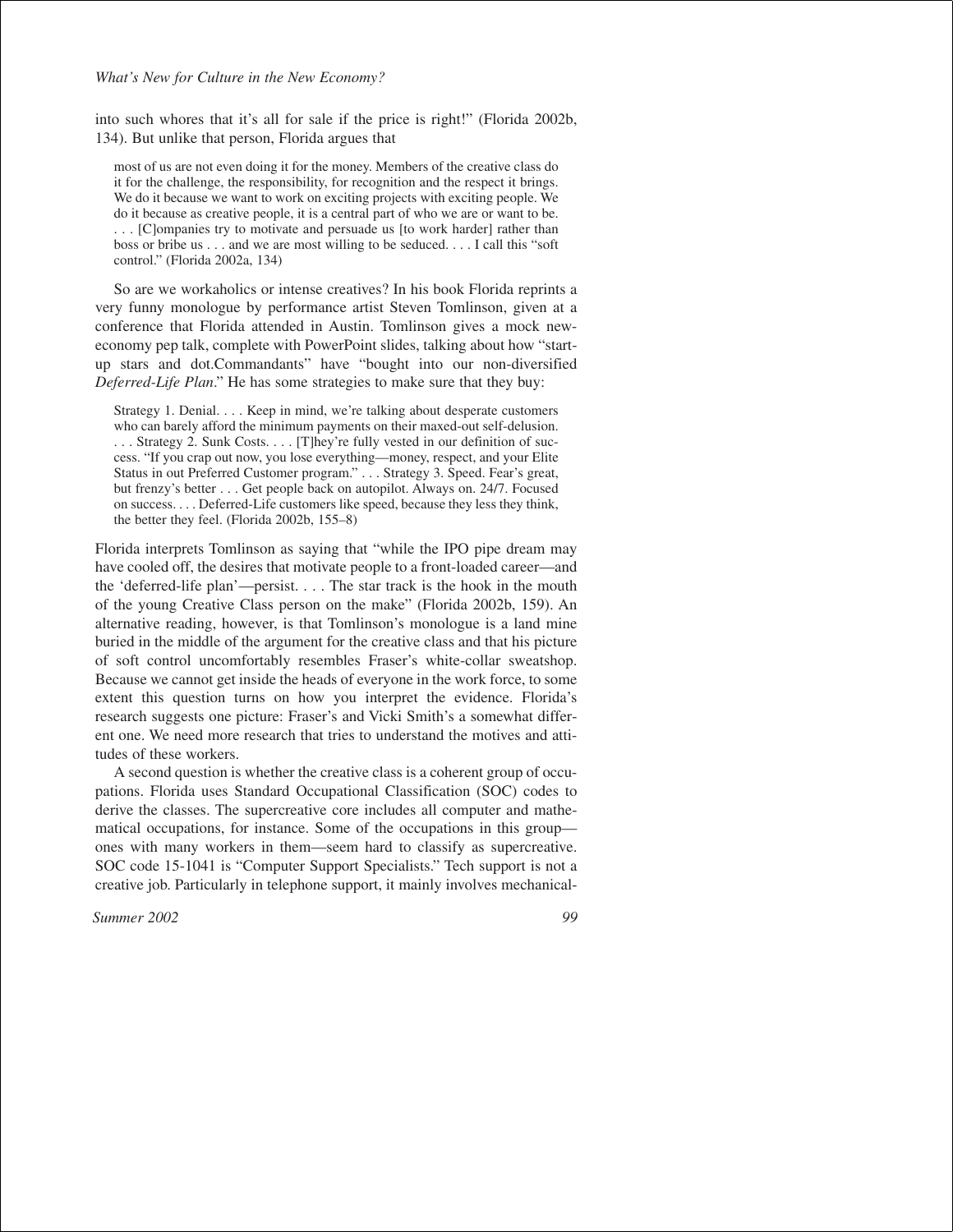ly navigating pregenerated question-trees to isolate problems and then reading out the prewritten answer. It is the new economy alienated, low-status job par excellence.

Examples like this could be multiplied, from both the supercreative core and the creative professionals branch of the creative class. Even jobs that seem unquestionably creative may be changing substantively. Computer programming, for example, is often thought of as a paradigmatic new economy job. Yet many programming jobs are routine and uninteresting, and the jobs themselves are prime candidates for de-skilling. Nerd culture is full of terms expressing this anxiety—no one wants to be a code monkey in a cube farm (Daisey 2002).

Finally, Florida himself worries that the creative class he has identified will not behave as they should. He ends his book by urging the creative class to "grow up" and "evolve from an amorphous group of self-directed, albeit highachieving, individuals into a more cohesive, more responsible group." He is aware that "informing creative people everywhere that they are now members of a new class [and] telling them to develop a corresponding class-awareness" is "putting a lot on the line." But he feels that the "challenge before the Creative Class is a tall order," and they need to be encouraged to get working on it (Florida 2002b, 316–17). If people do not oblige—if they show no evidence of thinking of themselves in these terms—the potential social impact of the creative class is greatly weakened. It would go the way of the symbolic analysts, the free agents, Generation X, and other groups that have only a weak basis in the identities of real people. Given the difficulties involved in constructing the class definition, I am skeptical about the reality of the creative class. But the jury is still out, and Florida's analysis is important because it outlines a way that creativity could become the kind of axial principle that Bell discussed.

### **CONCLUSION**

The structural changes marking the transition to a postindustrial economy were visible from the early 1970s. The institutional reconfiguration they prompted in firms and labor markets began to become clear in the 1980s. In the 1990s, the sudden shock caused by the Internet accelerated the changes and propelled commentary about them into orbit—hence the new economy hype at its worst. But the most recent round of analysis and debate has begun to put things in better perspective. In this article, I have discussed three themes in this debate, which we can arrange in increasing order of ambition. First, the growing importance of the creative industries has led to a resurgence of interest in understanding how they work. Second, the expansion of property rights in intellectual property has led scholars to think of innovation of all sorts in terms of the laws that regulate its ownership. Third, changes in work life and labor markets have led to efforts to understand the motivations of workers in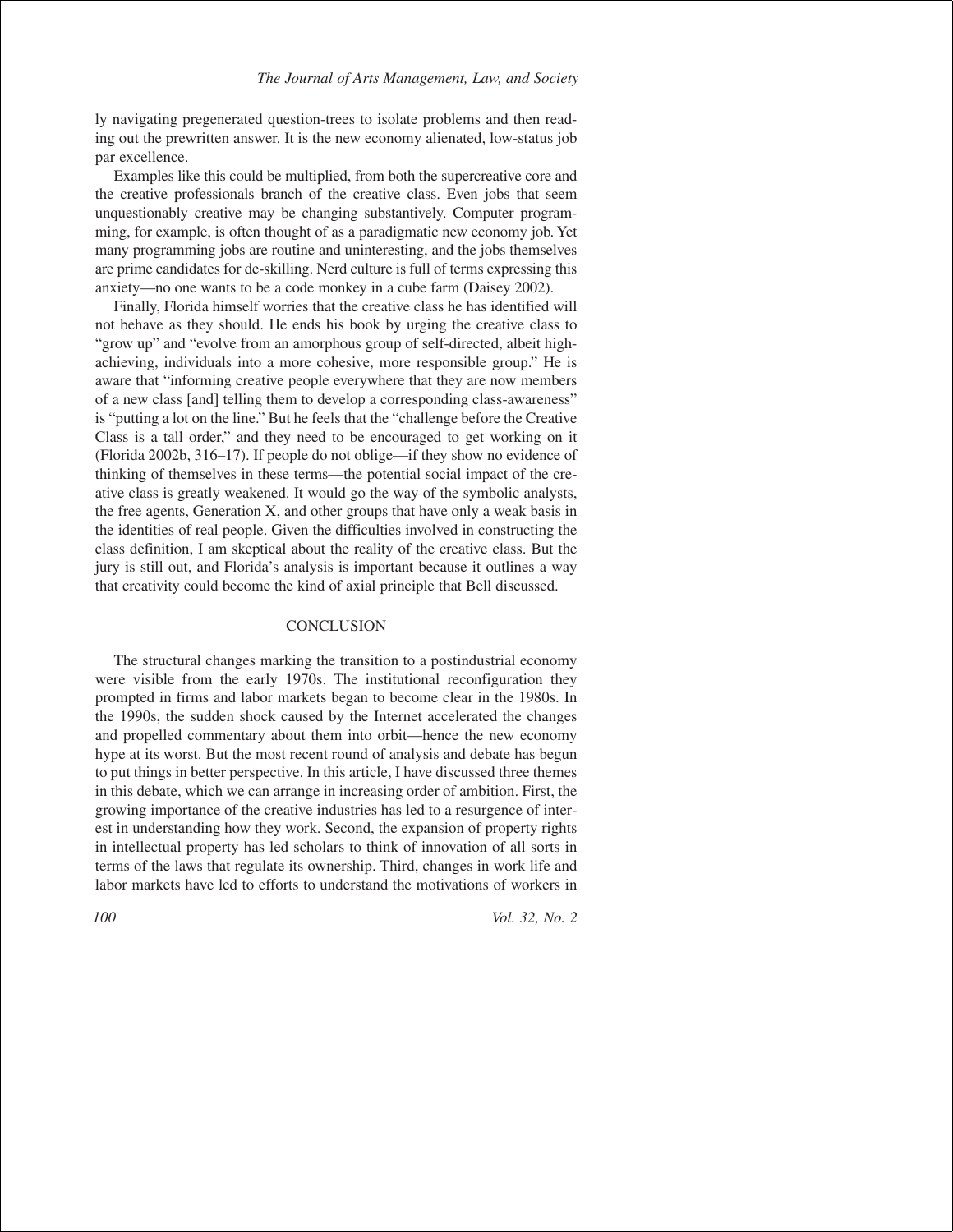terms of their willingness to take risks, bear uncertainty, and seek out creative and challenging places to live and work.

These themes should not be dismissed out of hand, but I did present some questions and caveats about them. Analyses of the creative industries might not generalize to other sectors of the economy, or might apply in unexpected ways. Excitement about the new importance of intellectual capital and creative goods should be tempered by a concern for the long-term effects of IP laws on innovation. And we should look carefully before reclassifying service and professional workers as creatives. The point here is not that nothing has changed. Quite the reverse. The structural changes have been so big that their effect cannot possibly be summed up in a simple slogan. There *is* something new for culture in the new economy—but not only one thing. The focus on creativity and the creative sector provides a useful way to begin analyzing the postindustrial economy. Those interested in promoting arts and culture in this new environment, however, should bear in mind the difference between using new economy jargon to give "a bullish defence of the arts in economic terms" (Heartfield 2000, 10) and finding out what is actually happening.

*Key words: creative sector, information technology, globalization, creative class* 

#### **NOTES**

A version of this paper was presented at the sixth annual Summer Cultural Policy Meetings, New York, July 2002. I thank Steven Tepper and Alberta Arthurs for their comments and suggestions. For more information on new economy research, please see the annotated bibliography compiled by Alan Schussman and myself at <http://www.u.arizona.edu/~kjhealy/files/papers/creativeeconomy-bib.pdf>.

1. Here I am indebted to Morris and Western (1999) for their excellent review and discussion of these issues.

2. But see Leamer (1994) and Wood (1995) for alternative arguments.

3. For example: high uncertainty about the demand for any particular cultural good; artists may care about (and thus continue to produce) their work, independent of its commercial value; diversity of creative and mundane skills required to produce cultural goods; and durability and replicability of cultural goods and property rights questions this raises.

4. Not all of the scholars doing this work would make that claim, of course.

5. Shakespeare's use of *The Murder of Gonzago* in act 2 undoubtedly goes beyond the bounds of fair use as well.

#### **REFERENCES**

Adorno, Theodor, and Max Horkheimer. 1977. The culture industry: Enlightenment as mass deception. In *Mass communication and society*, edited by J. Curran, M. Gurevitch, and J. Wollacott, 349–83. London: Edward Arnold.

Atkinson, Robert D., and Randolph H. Court. 1998. *The new economy index: Understanding America's economic transformation*. Washington, D.C.: Progressive Policy Institute.

Bell, Daniel. 1976. *The coming of post-industrial society: A venture in social forecasting*. New York: Basic Books.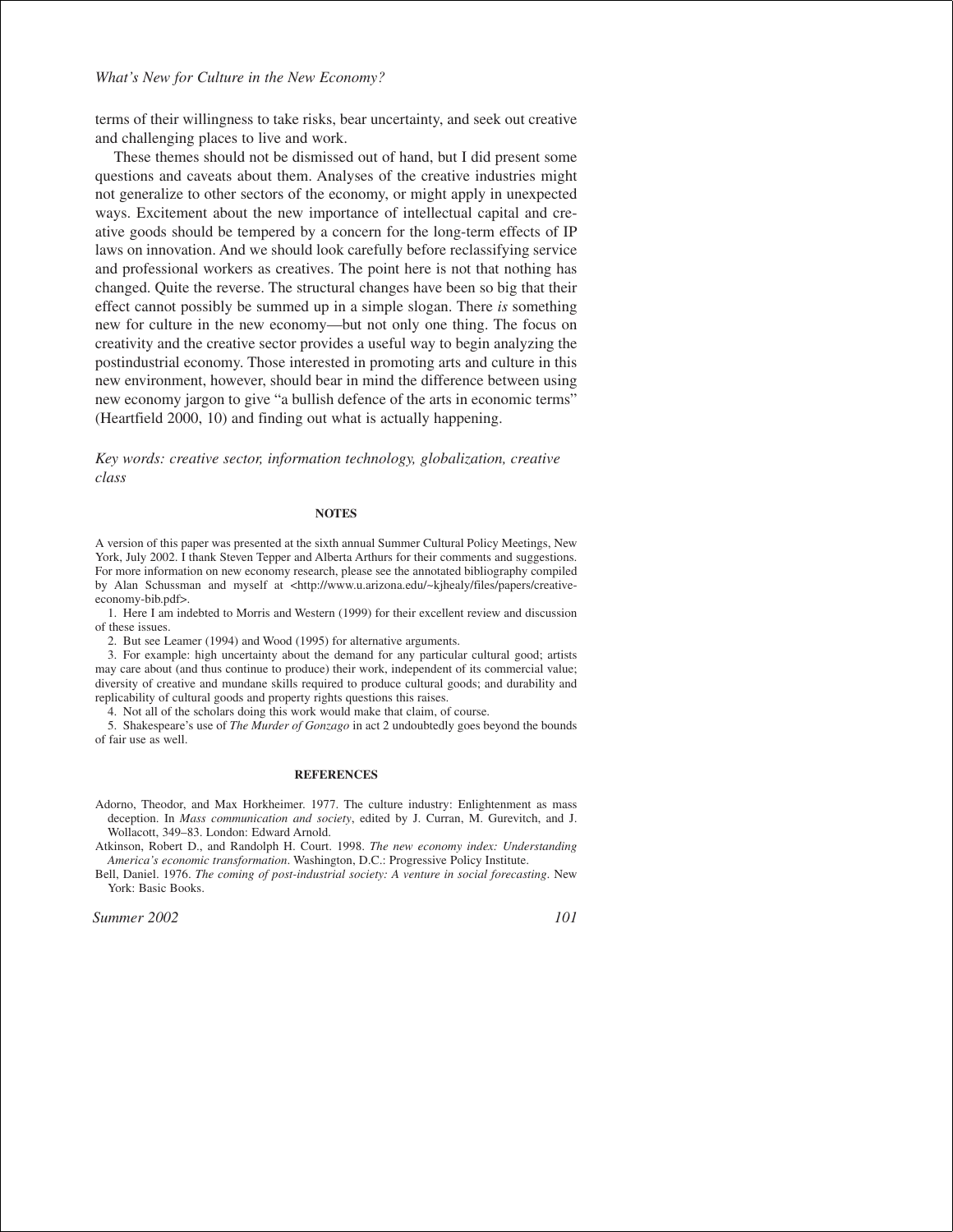- Bettig, Ronald V. 1997. *Copyrighting culture: The political economy of intellectual property*. Boulder: Westview Press.
- Bielby, William T., and Denise D. Bielby. 1994. All hits are flukes: Institutionalized decision making and the rhetoric of prime-time program development. *American Journal of Sociology* 99:1287–313.
- Blakely, Joanna. 2001. Entertainment goes global: Mass culture in a transforming world. <http://entertainment.usc.edu/publications/EntGlobal.pdf>.
- Borjas, George J., Richard B. Freeman, and Lawrence F. Katz. 1997. *How much do immigration and trade affect labor market outcomes?* Brookings Papers on Economic Activity. Brookings Institution, Washington, D.C.
- Castells, Manuel. 2001. *The Internet galaxy: Reflections on the Internet, business, and society*. New York: Oxford University Press.
- Caves, Richard E. 2000. *Creative industries: Contracts between art and commerce*. Cambridge, Mass.: Harvard University Press.
- Collaborative Economics. 2001. The creative community: Leveraging creativity and cultural participation for Silicon Valley's economic and civic future. San Jose: Cultural Initiatives Silicon Valley, Working Paper.
- Daisey, Mike. 2002. *Twenty-one dog years: Doing time @ Amazon.com*. New York: Simon and Schuster.
- Department of Communications, Information Technology and the Arts. 2000. Convergence review: Issues paper. <http://www.dcita.gov.au/text\_welcome.html.> .
- Department of Culture, Media and Sport. 1998. Mapping the creative industries. <http://www.culture.gov.uk/creative/creative\_industries.html>.
- Dertouzos, Michael. 1997. *What will be: How the new world of information will change our lives*. New York: Harper Business.
- DiMaggio, Paul. 1982. Cultural entrepreneurship in nineteenth-century Boston. *Media, Culture and Society* 4:33–50.
- ———, ed. 1986. *Nonprofit enterprise in the arts: Studies in mission and constraint.* New York: Oxford University Press.
- Feist, Andy. 2000. Cultural employment in Europe. Cultural policies research and development unit, policy note no. 8, Council of Europe, Strasbourg.
- Flew, Terry. 2002. Beyond ad hockery: Defining creative industries. Paper presented at the Second International Conference on Cultural Policy Research, Wellington, New Zealand.
- Florida, Richard. 2002a. Bohemia and economic geography*. Journal of Economic Geography* 2:55–71.
- ———. 2002b. *The rise of the creative class*. New York: Basic Books.
- Fraser, Jane, and Jeremey Oppenheim. 1997. What's new about globalization? *McKinsey Quarterly* (Summer): 167–79.
- Fraser, Jill Andreskey. 2001. *White-collar sweatshop: The deterioration of work and its rewards in corporate America*. New York: Norton.
- Gilder, George. 2000. *Telecosm: How infinite bandwidth will revolutionize our world.* New York: Simon and Schuster.
- Greider, William. 1998. *One world, ready or not: The manic logic of global capitalism*. New York: Simon and Schuster.
- Hannerz, Ulf. 1996. *Transnational connections: Culture, people, places*. New York: Routledge.
- Harvey, David. 1989. *The condition of postmodernity*. New York: Blackwell.
- Healy, Kieran. 2002. Digital technology and cultural goods. *Journal of Political Philosophy* Forthcoming.
- Heartfield, James. 2000. *Great expectations: The creative industries in the new economy*. London: Design Agenda.
- Hirsch, Paul. 1972. Processing fads and fashions: An organization-set analysis of cultural-industry systems. *American Journal of Sociology* 77: 639–59.
- Howkins, John. 2001. *The creative economy: How people make money from ideas.* London: Allen Lane.
- Imparto, Nicholas, ed. 1999. *Capital for our time: The economic, legal and management challenges of intellectual capital*. Stanford, Calif.: Hoover Institution Press.